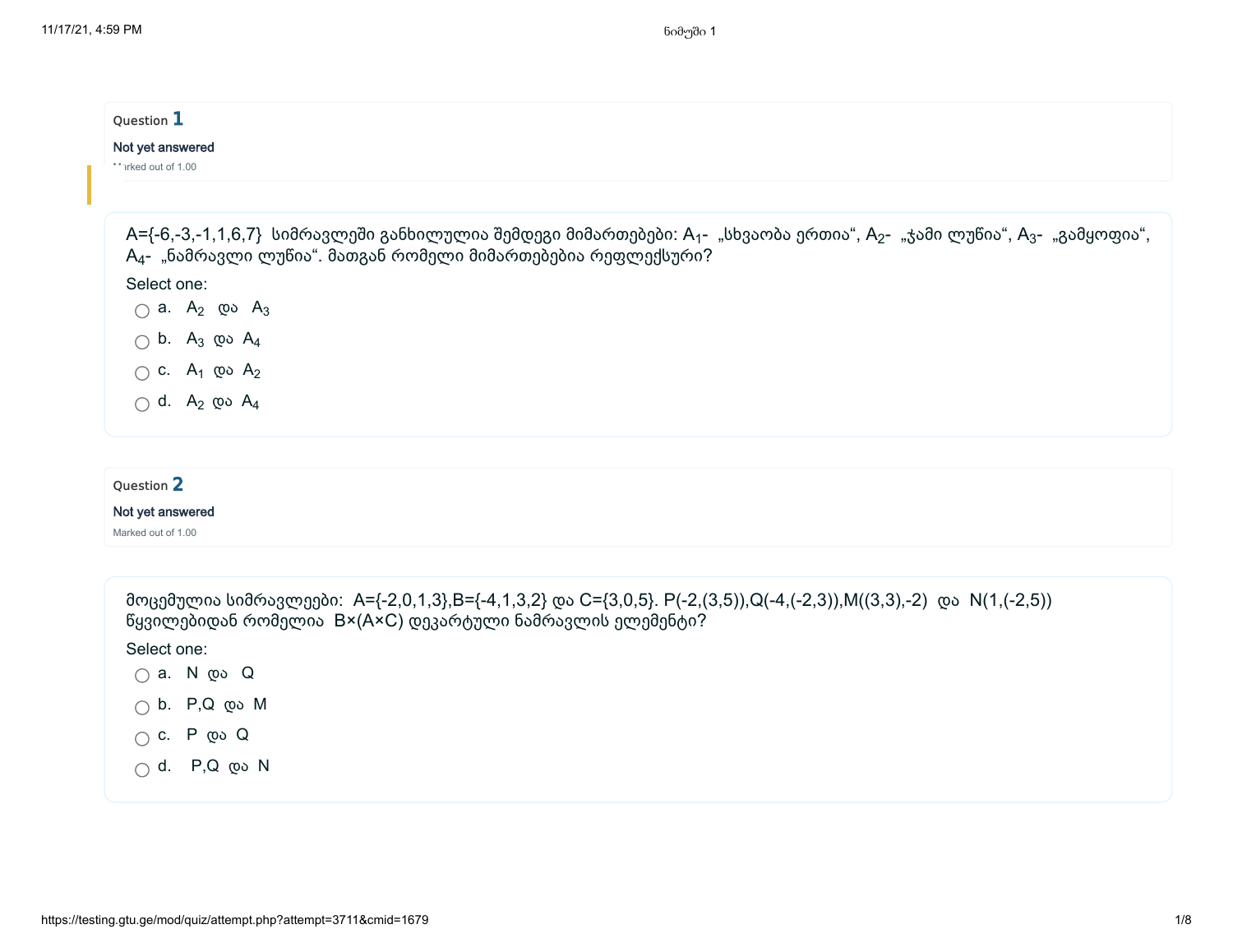| Question 3<br>Not yet answered<br>Marked out of 1.00                                                                                                                                                                                                                                                                          |
|-------------------------------------------------------------------------------------------------------------------------------------------------------------------------------------------------------------------------------------------------------------------------------------------------------------------------------|
| მოცემულია A={-2,-1,0,1},B={-2,-1,0,1,3,4,8} სიმრავლეები და A→B ასახვები, განსაზღვრული ქვემომოყვანილი<br>ტოლობებით. რომელია მათ შორის ჩადგმა (ინექცია)?<br>Select one:<br>a. $f(x)=x^2+2x$<br>$\bigcap$<br>$\bigcirc$ b. f(x)=x <sup>2</sup> -2x<br>$\bigcirc$ c. f(x)=x <sup>2</sup><br>$\bigcirc$ d. f(x)=x <sup>2</sup> +3x |
| Question 4<br>Not yet answered<br>Marked out of 1.00                                                                                                                                                                                                                                                                          |

| მოცემულია (f, g) :R×R <sup>+</sup> →R <sup>∠</sup> ასახვა, სადაც f(x)= x+2 -1, g(x)=log <sub>3</sub> x-2. |  |  |  |  |
|-----------------------------------------------------------------------------------------------------------|--|--|--|--|
| იპოვეთ (f,g) <sup>-1</sup> (-1,-1).                                                                       |  |  |  |  |
| Select one:                                                                                               |  |  |  |  |
| $\bigcap$ a. $\emptyset$                                                                                  |  |  |  |  |
| $\bigcirc$ b. $\{(\pm 2, 4)\}$                                                                            |  |  |  |  |
| $\bigcap$ C. $\{(0,4)\}\$                                                                                 |  |  |  |  |
| $\bigcap$ d. {(-2,3)}                                                                                     |  |  |  |  |
|                                                                                                           |  |  |  |  |

 $\cdot$   $\cdot$   $\cdot$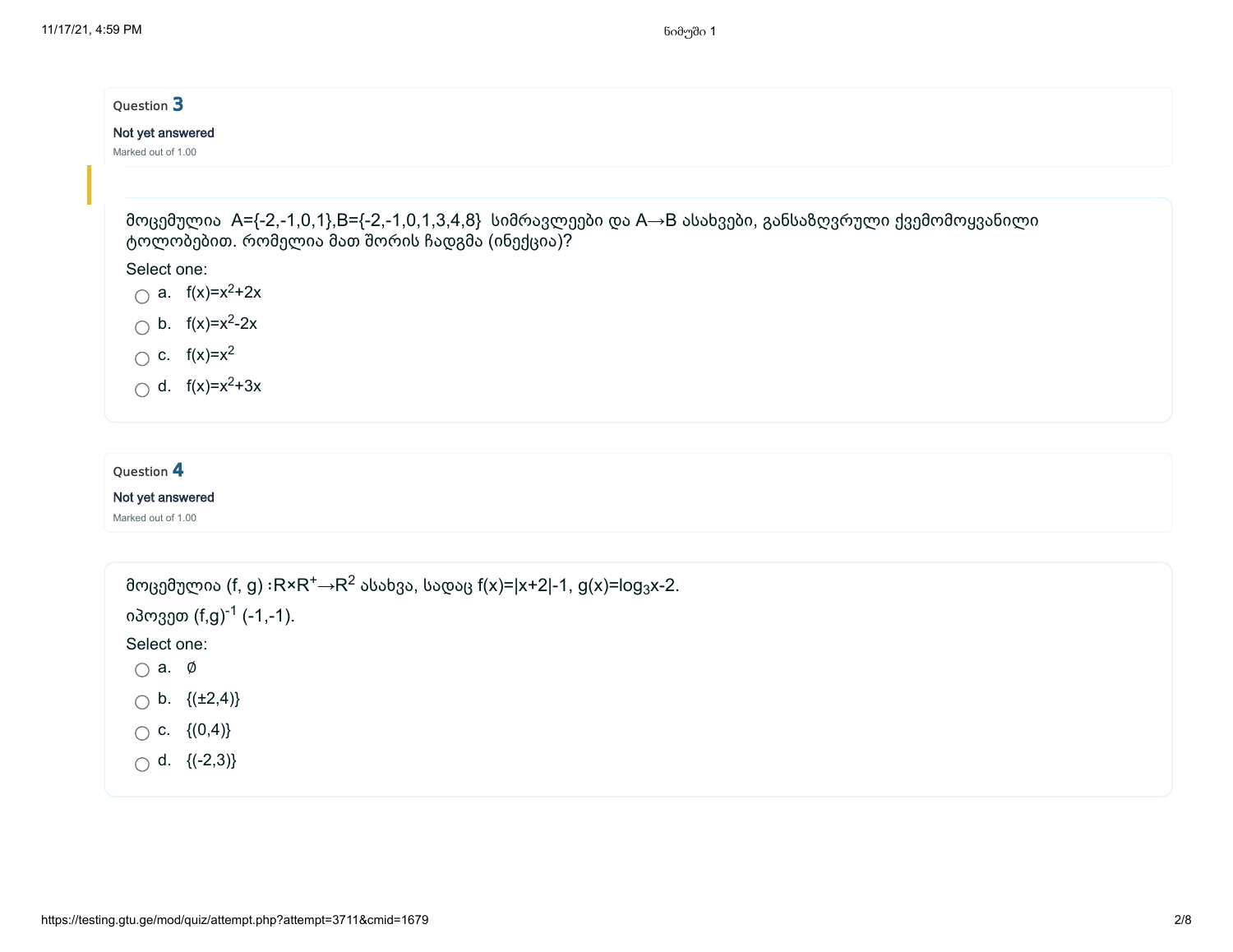#### Not yet answered

Marked out of 1.00

50 სტუდენტიდან 35 სწავლობს ინგლისურს, 20- გერმანულს, 8 სტუდენტი არ სწავლობს არც ერთს ამ ენებიდან. რამდენი სტუდენტი სწავლობს ორივე ენას?

Answer:

#### Ouestion 6

#### Not yet answered

Marked out of 1.00

იპოვეთ იმ ორნიშნა რიცხვების რაოდენობა, რომელთა ერთი ციფრი ლუწია, მეორე კენტი.

Answer:

Question 7

#### Not yet answered

Marked out of 1.00

| G არის (4,q) სრული გრაფი. იპოვეთ q. |  |
|-------------------------------------|--|
| Answer:                             |  |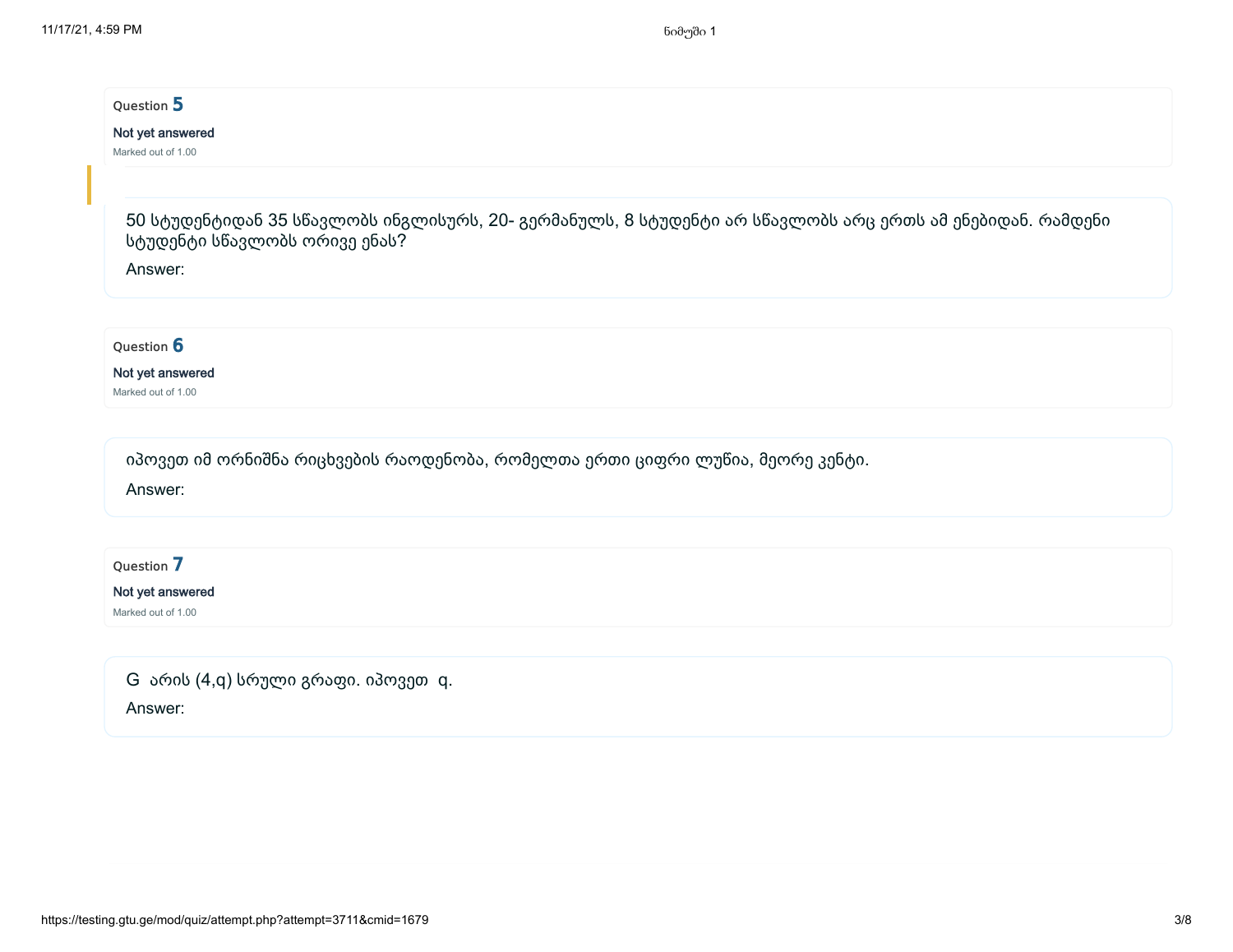#### Not yet answered

Marked out of 1.00

ქვეგანაყოფში 12 ჯარისკაცი და 4 ოფიცერია. რამდენი ხერხით შეიძლება 5 ჯარისკაცისა და 2 ოფიცრისაგან შედგენილი რაზმის გამოყოფა?

Answer: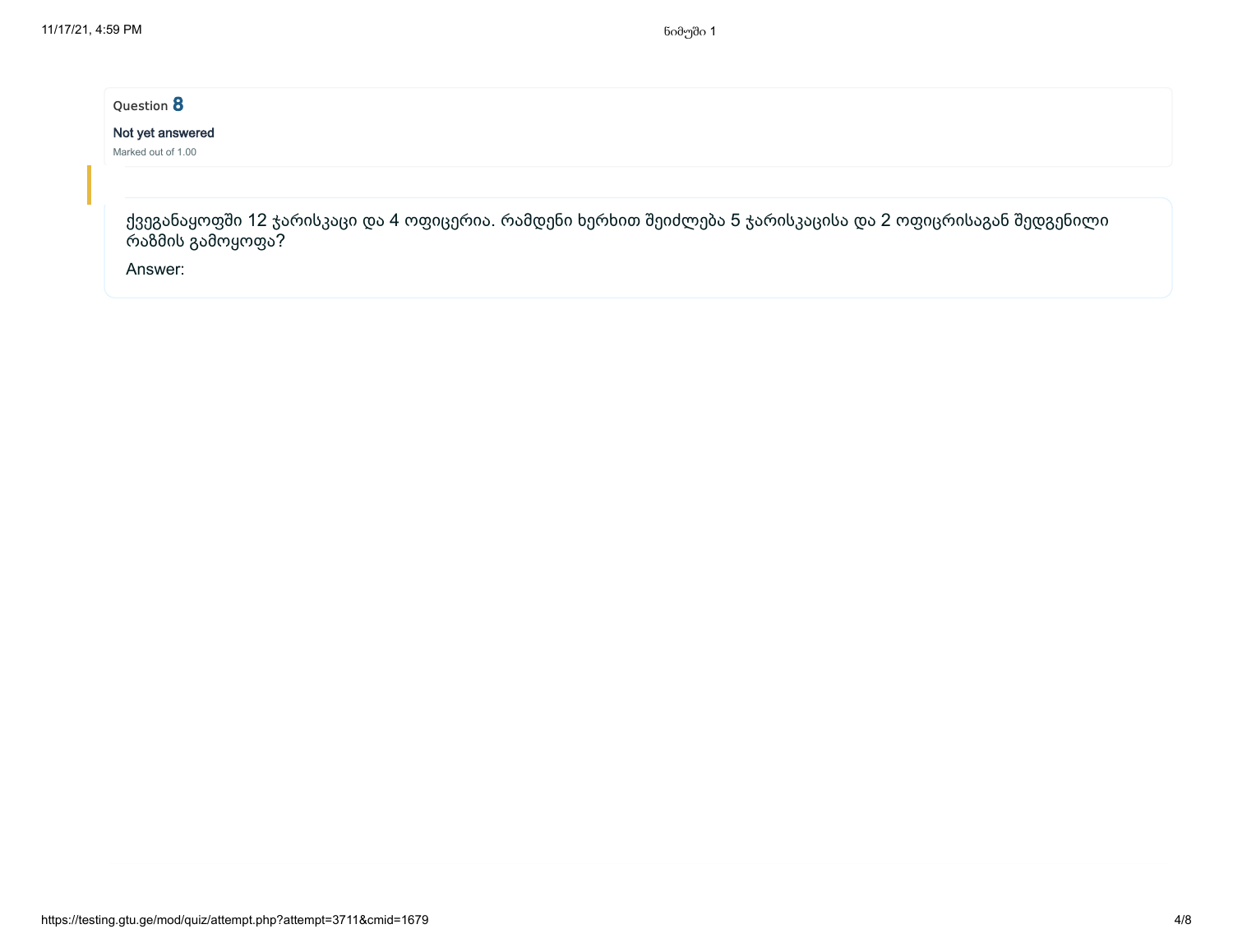#### Not yet answered

Marked out of 1.00

მოცემულია მონიშნული გრაფი



იპოვეთ ამ გრაფის ინციდენტურობის მატრიცა.

Select one:

| a. | 1<br>0<br>0                                         | $\begin{array}{c} 1\\ 1\\ 1\\ 0 \end{array}$    | 0<br>0<br>1<br>0                                | 1<br>1<br>0<br>1,                                       |
|----|-----------------------------------------------------|-------------------------------------------------|-------------------------------------------------|---------------------------------------------------------|
| b. | ′1<br>0<br>0                                        | $\begin{array}{c} 0 \\ 1 \\ 1 \\ 0 \end{array}$ | $\begin{smallmatrix}1\0\1\0\end{smallmatrix}$   | $\begin{bmatrix} 0 & 1 \\ 1 & 0 \\ 1 & 0 \end{bmatrix}$ |
| с. | 0<br>1<br>0                                         |                                                 | $\begin{array}{c} 1 \\ 1 \\ 0 \\ 0 \end{array}$ | 0'0<br>0 1<br>0                                         |
| d. | $\begin{matrix}0\1\0\end{matrix}$<br>$\overline{0}$ | 1 1 1 0                                         | 0 0 1 1                                         | $\begin{bmatrix} 0 \\ 1 \\ 0 \\ 0 \end{bmatrix}$        |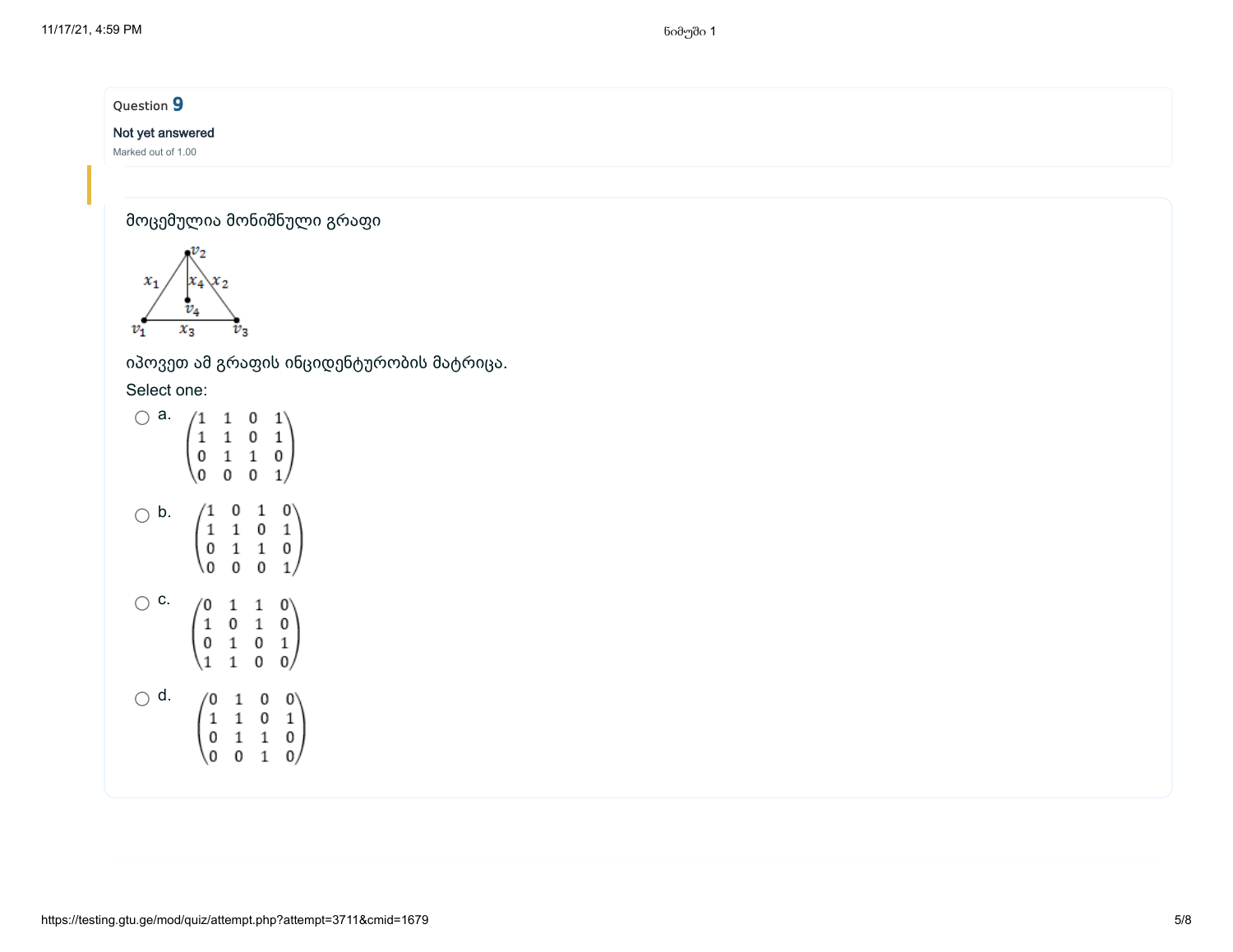### Not yet answered

Marked out of 1.00

# მოცემულია მატრიცა

 $A = \begin{pmatrix} 0 & 1 & 0 & 1 \\ 1 & 0 & 1 & 1 \\ 0 & 1 & 0 & 1 \\ 1 & 1 & 1 & 0 \end{pmatrix}$ 

# რომელია ის მონიშნული გრაფი, რომლის მომიჯნავეობის მატრიცა არის A?

## Select one:

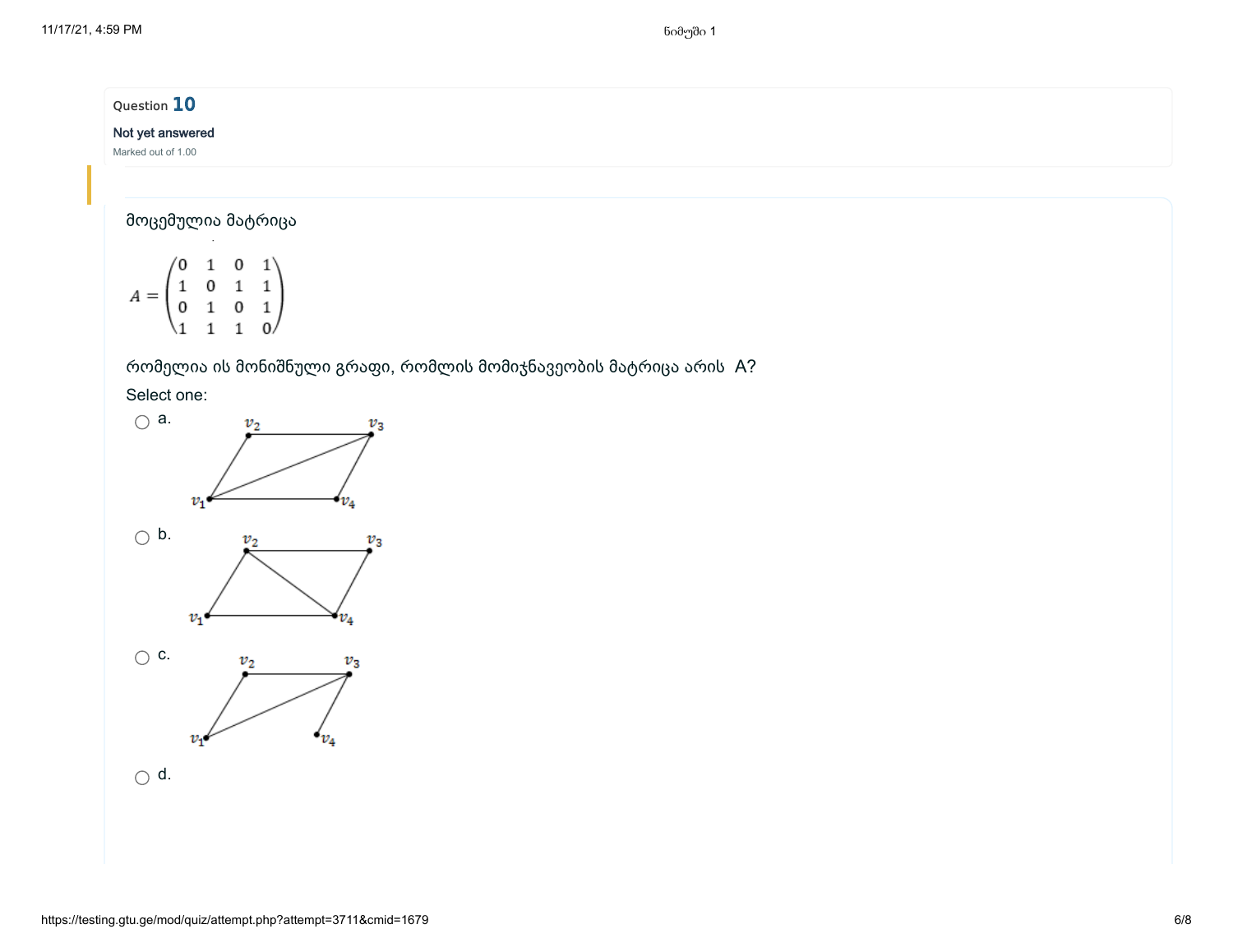

 $\bigcirc$  d. 7